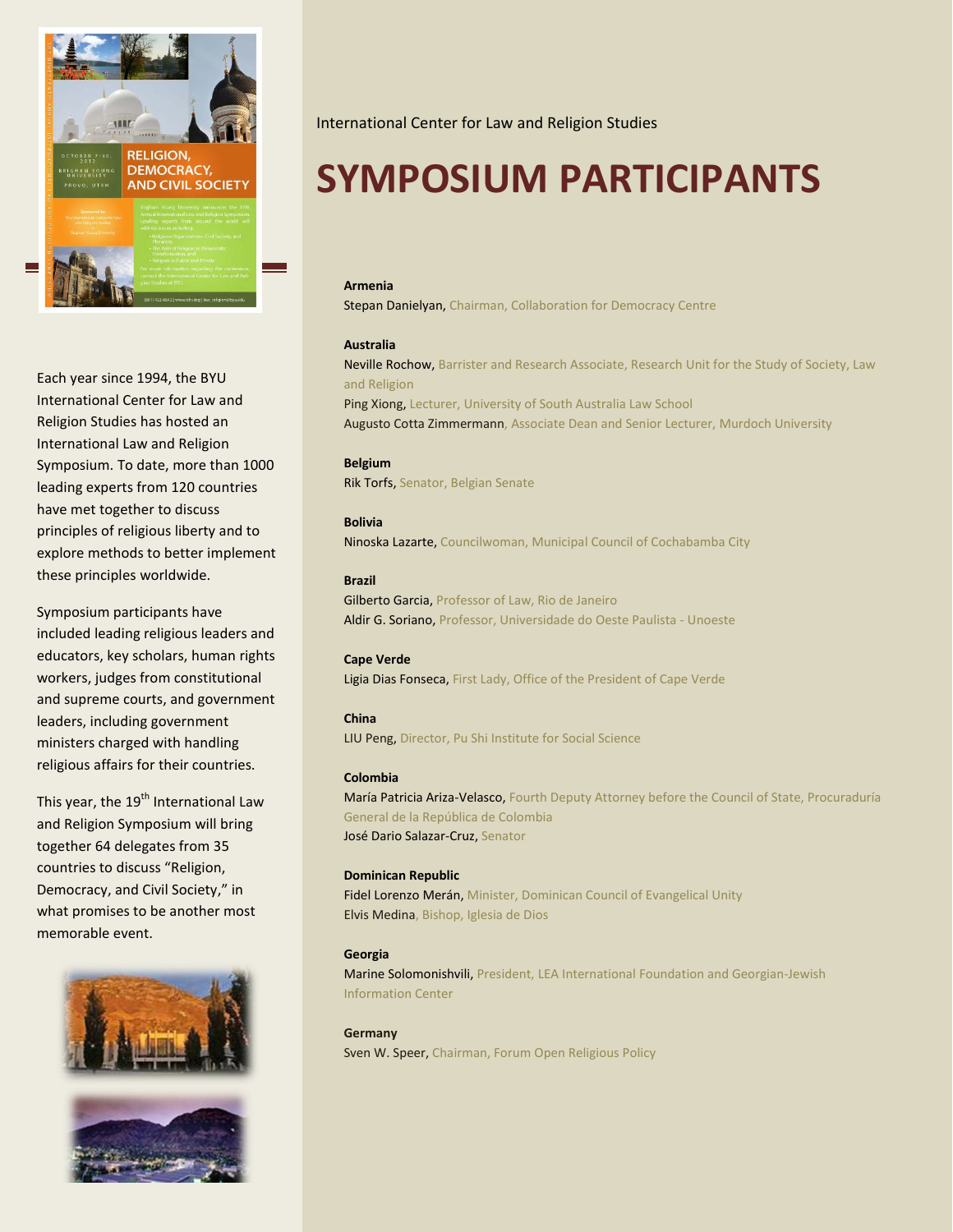# **2012 Participants Continued**

**Ghana** Emmanuel Kwabena Quansah, Professor of Law and Dean, School of Research and Graduate Studies, Mountcrest University College

**Guatemala** Carlos Sabino, Professor, Universidad Francisco Marroquin

**India** S.K. Pachauri, Director, Amity Institute of Good **Governance** 

**Indonesia** Cekli Setya Pratiwi, Lecturer, Universitas Muhammadiyah Malang Faculty of Law

# **Italy**

Silvio Ferrari, Professor of Canon Law, University of Milan José T. Martín de Agar, Professor of Canon Law, Pontificia Università della Santa Croce

**Japan** Tasuku Matsuo, Attorney at Law, Matsuo and Kosugi

#### **Jordan**

Hanna Kildani, Secretary General, Jordanian Christian Council of Churches

#### **Lao People's Democratic Republic**

PHOTHIRATH Ouneheuane, President, Lao Front for National Construction PHANOUVONG Sosonephith, Director of Home Affairs, Department of Ethnic and Religious Affairs, Ministry of Home Affairs

#### **Liberia**

Jallah Allen Barbu, Chairperson, Constitution and Justice Division, Law Reform Commission

## **Mexico**

Jesús Alcántara Méndez, Religious Affairs Counsel, Secretaría de Gobernación Máximo Moscoso Pintado, Religious Affairs Coordinator of the State of Tabasco, Secretaría de Gobernación Javier Saldaña Serrano, Dr., Autonomous University of Mexico (UNAM)

#### **Netherlands**

Sophie Christine van Bijsterveld, Professor of Law, Tilburg Law School, Universiteit van Tilburg

#### **Nicaragua**

Brenda Ninoska Martínez Aragón, Attorney at Law, Taboada & Asociados

## **Norway**

Tore Lindholm, Associate Professor, Norwegian Centre for Human Rights, University of Oslo

#### **Panama**

Marylin Vallarino, Member of Congress, National Congress of Panama

# **Peru**

Moisés Arata Solís, Professor, University of Lima, San Martín de Porres and San Ignacio de Loyola Jorge Luis Salas Arenas, Supreme Judge, Supreme Court of Justice Juan Carlos A. Valderrama, Professor, Universidad Catolica

#### **Philippines**

Ric Castro, Partner, Quisumbing Torres/Baker and McKenzie International Jeremy Gatdula, Attorney, David and Gatdula Law Offices

### **Russia**

Ekaterina Elbakyan, Professor of Sociology and Management of Social Processes, Moscow Academy of Labor and Social Relations

William Schmidt, Doctor of Philosophy, Dean of Faculty of Religious Studies, Ethnocultural Studies and Regional Studies, John the Apostle Orthodox Institute, Russian Orthodox University

# **Samoa**

Leilani Tuala-Warren, Executive Director, Samoa Law Reform Commission

# **South Africa**

Shaun Alberto de Freitas, Asssociate Professor and Departmental Chairperson, Department of Constitutional Law and Philosophy of Law, University of the Free State